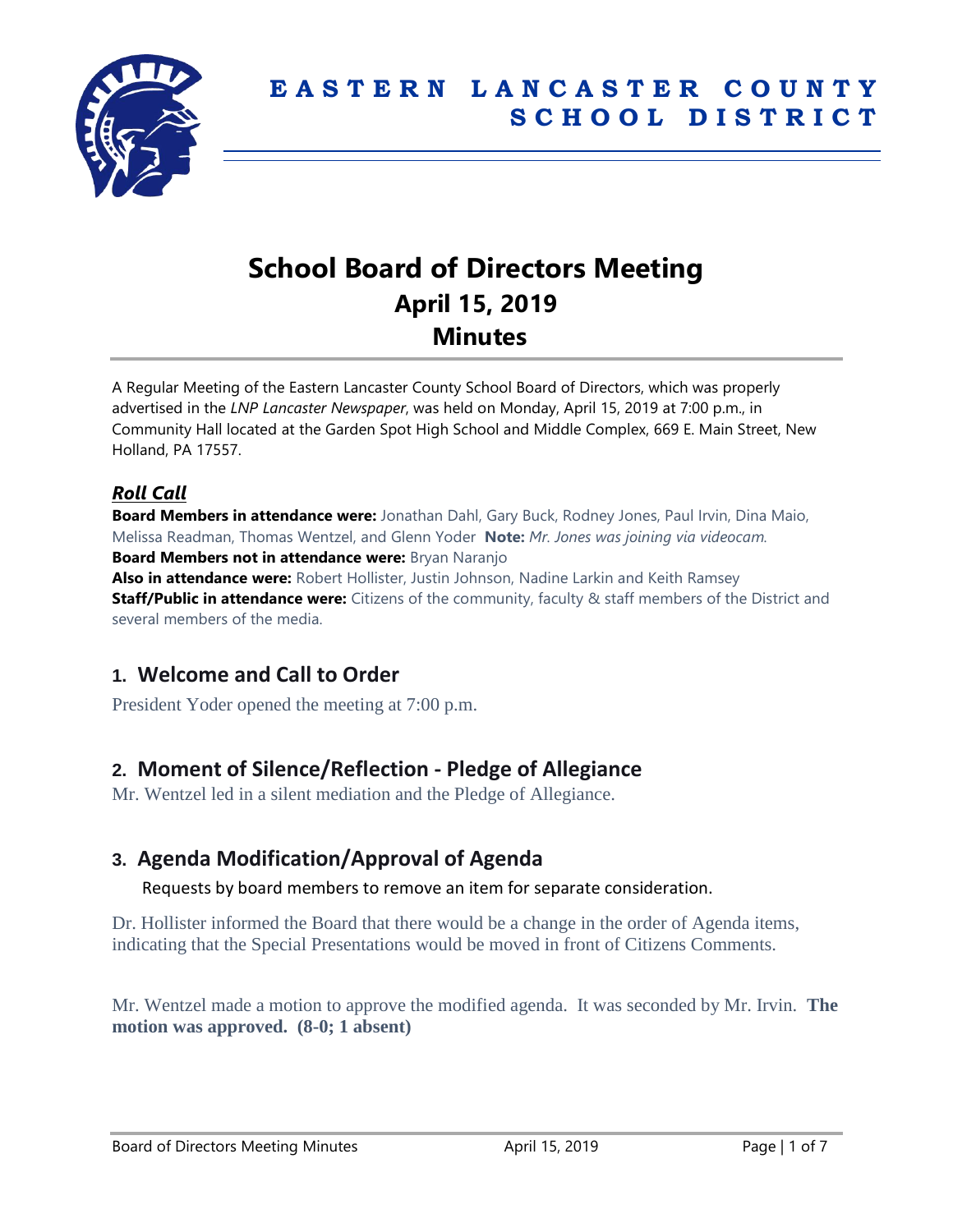## **4. Student of the Month Presentation**

Mr. Sanger presented and congratulated the Students of the Month for the month of April being chosen for their character trait of "Compassion".

Garrett Fisher, New Holland, PA, unable to attend. Alicia Kemery, East Earl, PA, unable to attend.

## **5. Special Presentation - Career Education Work Ready by Curt McCaskey, Coordinator of Non-Traditional Programs & Student Services & Jill Hackman, GSHS..**

Special Presentation - Career Education Work Ready by Curt McCaskey, Coordinator of Non-Traditional Programs & Student Services & Jill Hackman, GSHS Business Teacher and Pathways Coordinator

Dr. Hollister introduced Mr. Curt McCaskey and Mrs. Jill Hackman to present on the Career Education Work Ready program at Eastern Lancaster County School District.

Mr. McCaskey and Mrs. Hackman presented to the Board several events and programs that they were implementing to promote career and college readiness alternatives, including onsite industries visits, internship fairs, and the Pathways to Success program. Mrs. Hackman introduced several students currently in the Pathways program who were interning with local businesses. Both students and local business partner representative expressed their experiences with the program.

Sarah Shirk, Grade 12, interning at Resonance Audiology and Hearing Aid Center Jodi Highfield, Officer Manager, Resonance Audiology and Hearing Aid Center

Chandler Alenovtiz, Grade 12, interning at Case New Holland (CNH) Ben Heiser, Chief Engineer, Case New Holland (CNH)

The Board and Administration thanked the students, employer partners, Mr. McCaskey, and Mrs. Hackman.

## **6. Special Presentation - Crabtree, Rohrbaugh & Associates - Draft of Garden Spot High School Locker Floor Plan Redesign**

Dr. Hollister presented the draft of the locker room floor plan redesign, noting that this was the first time that the floor plan design was being presented to the public and thanked the Architect for compiling the drawing in such a short time period.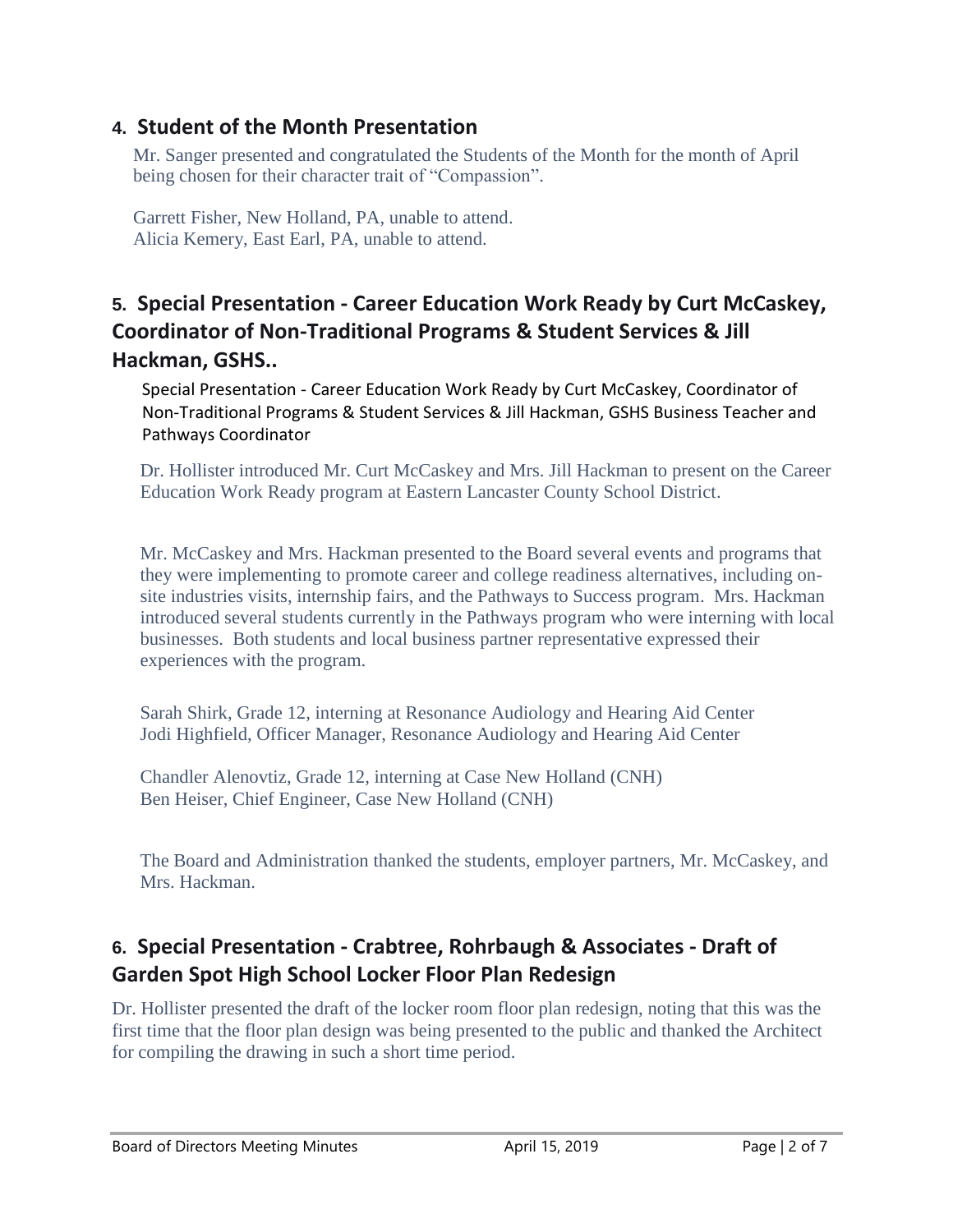## **7. Citizens of the District Comments**

At this time we will invite public (Citizens of the District) comment on any topic that is within the Board's jurisdiction. Please also note that the public is invited to attend our Committee Meetings where much of the discussion and deliberation of agenda topics is conducted. (Committee Meetings are held in the Community Hall at the Garden Spot Complex at 7 p.m. on the second Monday of the month.)

Frederick Eck, New Holland, PA

Mr. Eck said a prayer.

The following community members and residents of the District presented their concerns, thoughts, and opinions on the District's proposed student privacy policy, the locker room renovations and how it may affect other sporting teams:

Joe Finkey, East Earl, PA Dustin Swanson, New Holland, PA Garrett Gehr, East Earl, PA Mason Casey, New Holland, PA Gunner Gehr, East Earl, PA Nyvani Molina, New Holland, PA Kylie Fox, Morgantown, PA Jalynn Graybill, New Holland, PA Andy Tibbins, New Holland, PA Michael Brill, New Holland, PA Shannon Portales, Blue Ball, PA Hope Durante, New Holland, PA Stuart Martin, East Earl, PA Jonathan Spangenberg, Denver, PA Jennifer Zeiset, New Holland, PA Ron Garber, New Holland, PA Atticus Ranck, Stevens, PA Sebastian Pelaez, Stevens, PA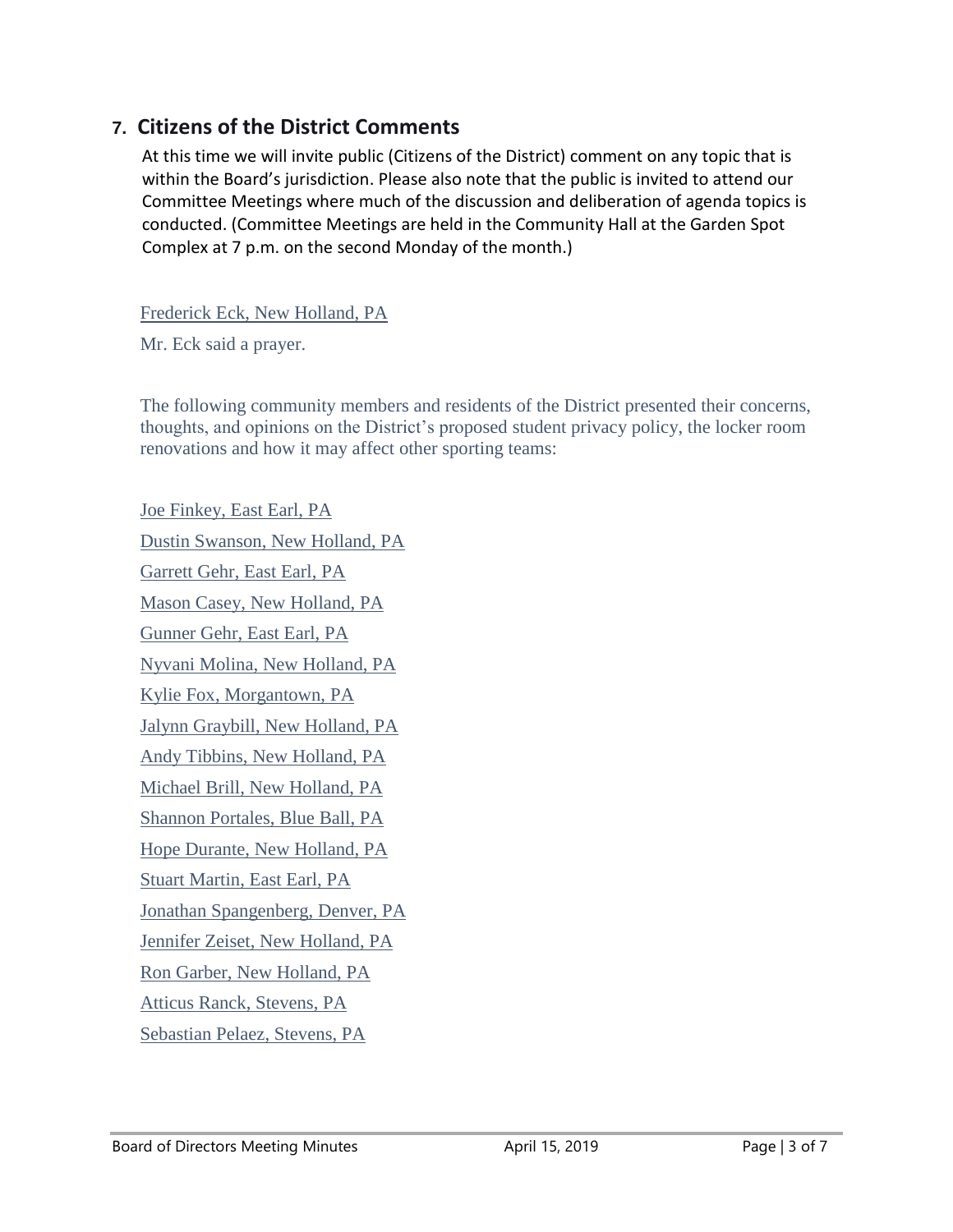#### **8. Consent Agenda**

Items listed under the Consent Agenda section of our Board Meeting Agenda are considered to be routine and are acted on by the Board in one motion. There is no Board discussion of these items individually prior to the Board vote unless a member of the Board requests that a specific item be removed from the Consent Agenda. Requests to remove an item from the Consent Agenda will be accepted at agenda section 3. Agenda Modification/Approval of Agenda. (Requests to remove an item for separate consideration). Items Removed from the Consent Agenda will be moved to agenda section "Action Items."

Mr. Irvin made a motion to approve the consent agenda. It was seconded by Mr. Wentzel. **The motion was approved. (8-0; 1 absent)**

- **a. Approval of Minutes**
- **b. Treasurer's Report**
- **c. Approve Personnel Report**
- **d. Bills Paid**
- **e. Cafeteria Fund Treasurer's Report**
- **f. Investments**
- **g. Student Activity Account**
- **h. Approve Budgetary Transfers**

#### **i. Action Item - Approve the Lancaster-Lebanon Intermediate Unit #13 General Operating Budget (GOB) Budget for 2019-20**

The Intermediate Unit's General Operating Budget consists of 2 component budgets, as follows:

The Core Program of Services Budget increased 2.35% in total expenditures and there is no District assessment for this budget.

The Instructional Media Services (IMS) Budget increased 4.15% in total expenditures and no change in district contributions to the program. ELANCO's contribution is \$36,178.59.

#### **9. Action Items**

Items Removed from Consent Agenda for Separate Consideration.

**a. Second Reading of Student Privacy Policy Governing Dress Code for Private Restroom and Locker Room Spaces.**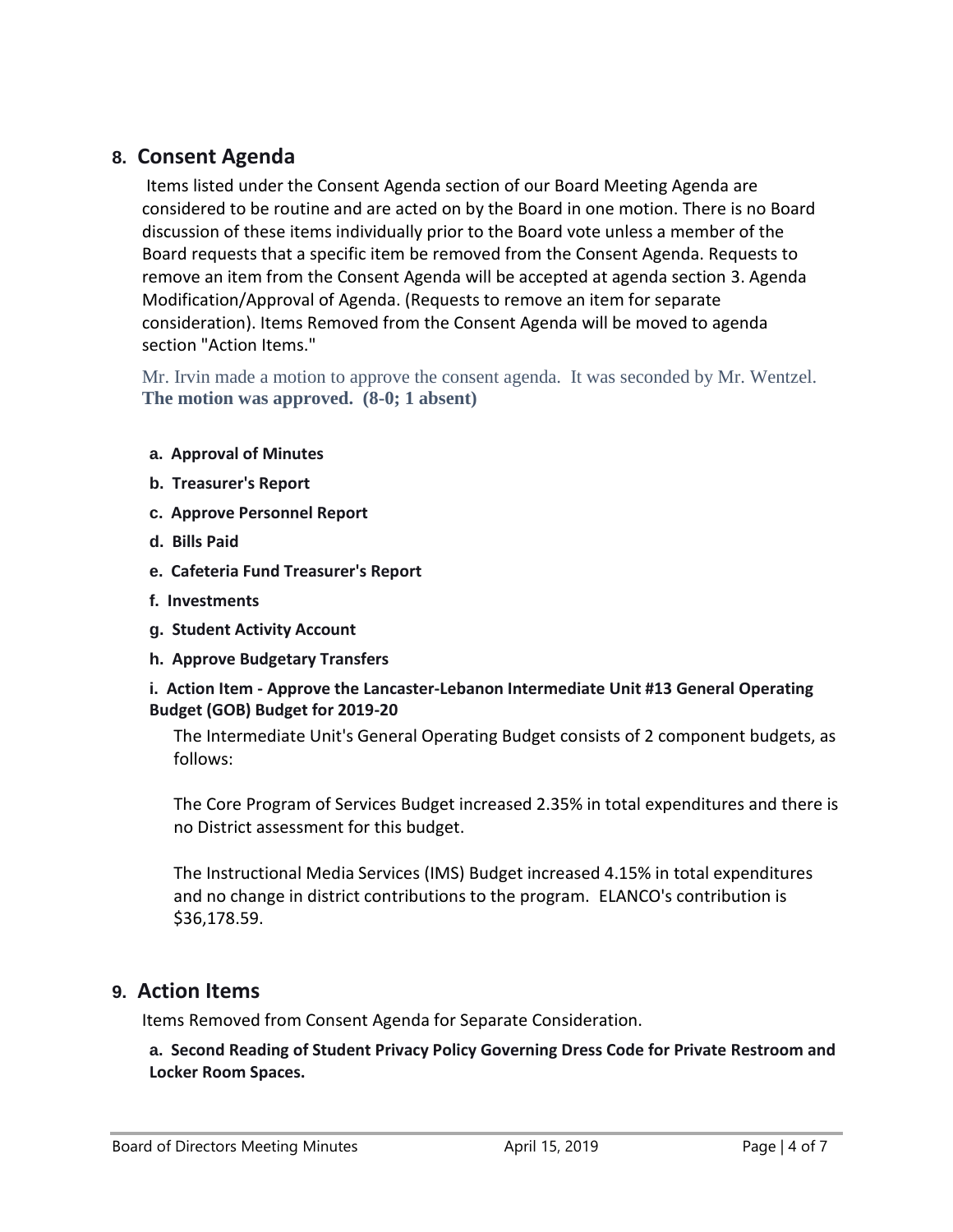Mr. Irvin made a motion to approve the Board Policy 253 – Student Physical Privacy Governing Dress Code for Private Restroom and Locker Room Spaces. It was seconded by Mr. Wentzel. **No Vote taken.**

The Board discussed the language and implications of the Board Policy 253 – Student Physical Privacy.

Mr. Jones made a motion to table Board Policy 253 - Student Physical Privacy. **No 2nd was made.**

The Board and Administration discussed the implementation logistics of Board Policy 253 - Student Physical Privacy and the language and implications of approving the policy addendum. The Board and Administration also discussed the effective date of the policy.

Mr. Irvin made a motion to approve the Board Policy 253 – Student Physical Privacy as written, effective Tuesday, May 14, 2019. It was seconded by Mr. Wentzel. **A roll call vote was taken, and the motion was approved. (6-2; 1 absent)**

#### **10. Reports**

## **a. Lancaster County Tax Collection Bureau** No meeting this month. Next meeting is June 12, 2019

No Report. Next meeting on June 12, 2019.

#### **b. District Budget Draft 2019-2020**

Mr. Ramsey presented the Board with a summary preview of the 19-20 Budget noting the changes in both the expenditures which included increased salaries due to additional new teacher positions, increased PSERs contributions, and increased revenues due to both a state revenue increase and real estate growth increase. He noted that the Administration was proposing a 1.5% tax increase. Mr. Ramsey informed the Board that the proposal of the final budget would occur oat the May 14, 2018 Committee of the Whole meeting and The Final Budget would be adopted at the June 18, 2018 Board Meeting.

Dr. Hollister thanked Mr. Ramsey for his outstanding work on the Budget and informed the Board that the Administration was recommending the replacement of an additional Assistant Principal at the secondary level due to the need for support.

#### **c. Lancaster-Lebanon IU13**

Mr. Irvin reported on the April 10, 2019 IU Board meeting and shared several highlights from the board meeting report: He reported that the IU13 Board approved \$11,202,884.47 in disbursements and approved new or addition to service contracts for Business Services, Early Childhood and Special Education Services, Instructional & Technology Services, and Human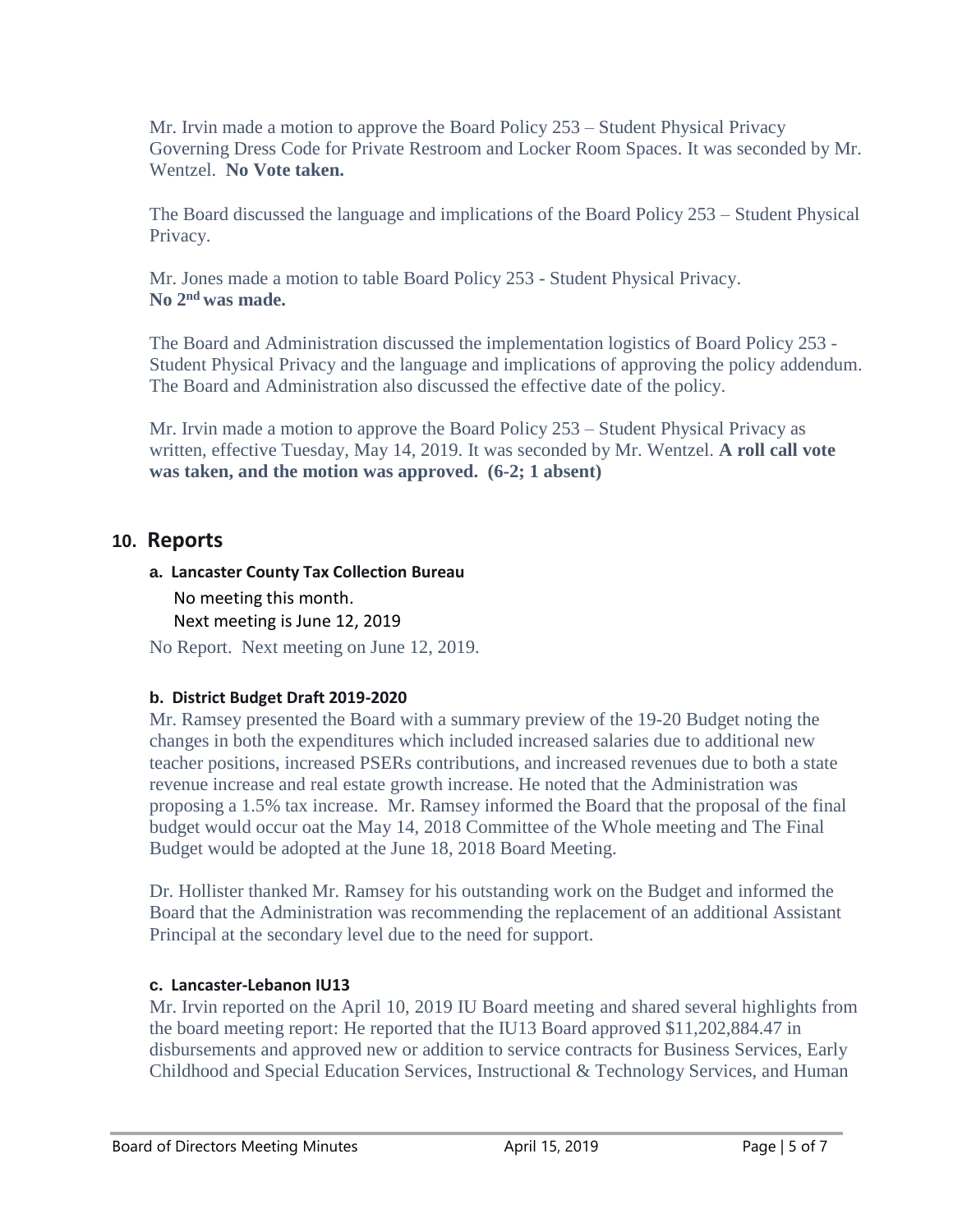Resource Services. He also reported that there were seventeen (17) resignations, two (2) terminations, two (2) retirements, forty-six (46) new hires, twelve (12) changes in position or salaries, and six (6) leaves of absence.

#### **d. Lancaster CTC**

Mrs. Readman indicated that she had not attended the meeting, but she did highlight several Garden Spot High School student's SKILLS USA results.

Kyle Martin – Firefighting,  $1<sup>st</sup>$  Place Nicole Scarle – Medical Assistant, 1<sup>st</sup> Place

#### **e. Legislative**

Mr. Wentzel reported on Senate Bill 22 regarding the organizing and reappointing a commission for the purpose of reapportioning and redistricting Pennsylvania and Senate Bill 34/House Bill 526 regarding cyber charter schools funding and relief for school districts who have their own cyber schools. He also reported on House Bill 962 regarding the change of the statute of limitations for victims of child abuse to come forward.

#### **11. Superintendent's Report**

Dr. Hollister reported on several student highlights, including a group of students piloting a program with CNH being introduced to the precision machining field, the Garden Spot Performing Arts musical production, several students' successes at the recent TSA competition. Dr. Hollister also report on the participation of two of Garden Spot High Schools students who participated in the Senator for a Day and the New Holland Chess club finishing  $1<sup>st</sup>$ . Dr. Hollister also presented a video of the success of one of the District's special needs students participating in track and field meet. Dr. Hollister congratulated the students and teachers involved.

#### **12. Announcements**

Dr. Hollister announced that Alison Cuthie had been given permission to have 100 banners with student art to be placed in New Holland. Dr. Hollister thanked Mrs. Cuthie and congratulated the participating students.

Dr. Hollister announced that Eastern Lancaster County School District would be hosting a event on April 29th through Crossnet, Penn Medicine, and Compass Mark regarding the opioid epidemic.

He also announced that on May 9, 10,  $\&$  11, the District would be having its Strategic Design event with a task force to look further into mass customized learning.